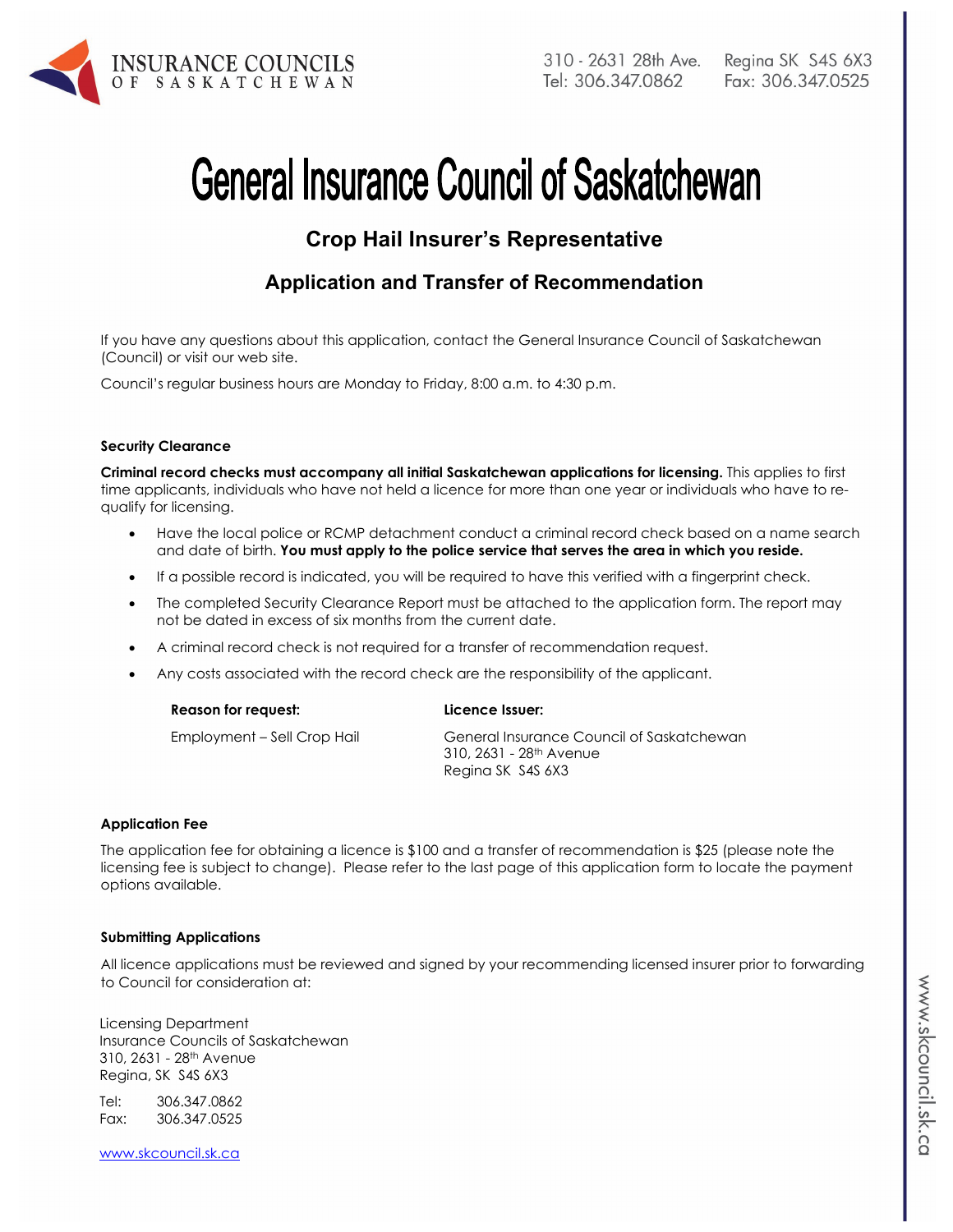

| <b>General Insurance Council</b>                                                                                                                      | For office use only | <b>Received Date</b> |                 |           |
|-------------------------------------------------------------------------------------------------------------------------------------------------------|---------------------|----------------------|-----------------|-----------|
| of Saskatchewan                                                                                                                                       | Licence Number      |                      |                 |           |
|                                                                                                                                                       | Date Issued         |                      |                 |           |
| Crop Hail Insurer's Representative                                                                                                                    |                     |                      |                 |           |
| $\Box$ Application - \$100                                                                                                                            | Date Processed      |                      |                 |           |
| Transfer of Recommendation - \$25<br>$\Box$                                                                                                           |                     |                      |                 |           |
| <b>Part A: Identification Information</b>                                                                                                             |                     |                      | $\Box$ Male     |           |
|                                                                                                                                                       |                     |                      | $\Box$ Female   |           |
| Date of Birth<br>Mr.<br>$\Box$ Mrs.<br>$\Box$ Miss<br>$\Box$ Ms.<br>$\Box$<br>month day year                                                          |                     |                      |                 |           |
|                                                                                                                                                       |                     |                      |                 |           |
| Legal Last Name<br>Legal First Name (in full)<br>Legal Middle Name(s)                                                                                 |                     |                      |                 |           |
| <b>Preferred First Name</b><br>Maiden Name                                                                                                            |                     |                      |                 |           |
| Previous Surname(s):                                                                                                                                  |                     |                      |                 |           |
|                                                                                                                                                       |                     |                      |                 |           |
| Are you a permanent resident or citizen of Canada?<br>1.<br>$\Box$ Yes<br>$\Box$ No<br>If you answered yes, do not complete question 2.               |                     |                      |                 |           |
| 2.<br>Are you a citizen of another country that holds a valid work permit or Immigrant Visa in<br>$\Box$ Yes<br>Canada? If yes, please attach a copy. |                     |                      |                 | $\Box$ No |
| If you answered no to either question, please provide an explanation on a separate sheet of paper and attach it<br>to this application form.          |                     |                      |                 |           |
| Place of residence                                                                                                                                    |                     |                      |                 |           |
|                                                                                                                                                       |                     |                      |                 |           |
| Number and Street, Apt., Box #                                                                                                                        |                     |                      |                 |           |
| City/Town                                                                                                                                             | Province/State      |                      | Postal/Zip Code |           |
|                                                                                                                                                       |                     |                      |                 |           |
| Personal Telephone<br>Personal Fax                                                                                                                    |                     | <b>Personal Cell</b> |                 |           |
| Personal E-mail                                                                                                                                       |                     |                      |                 |           |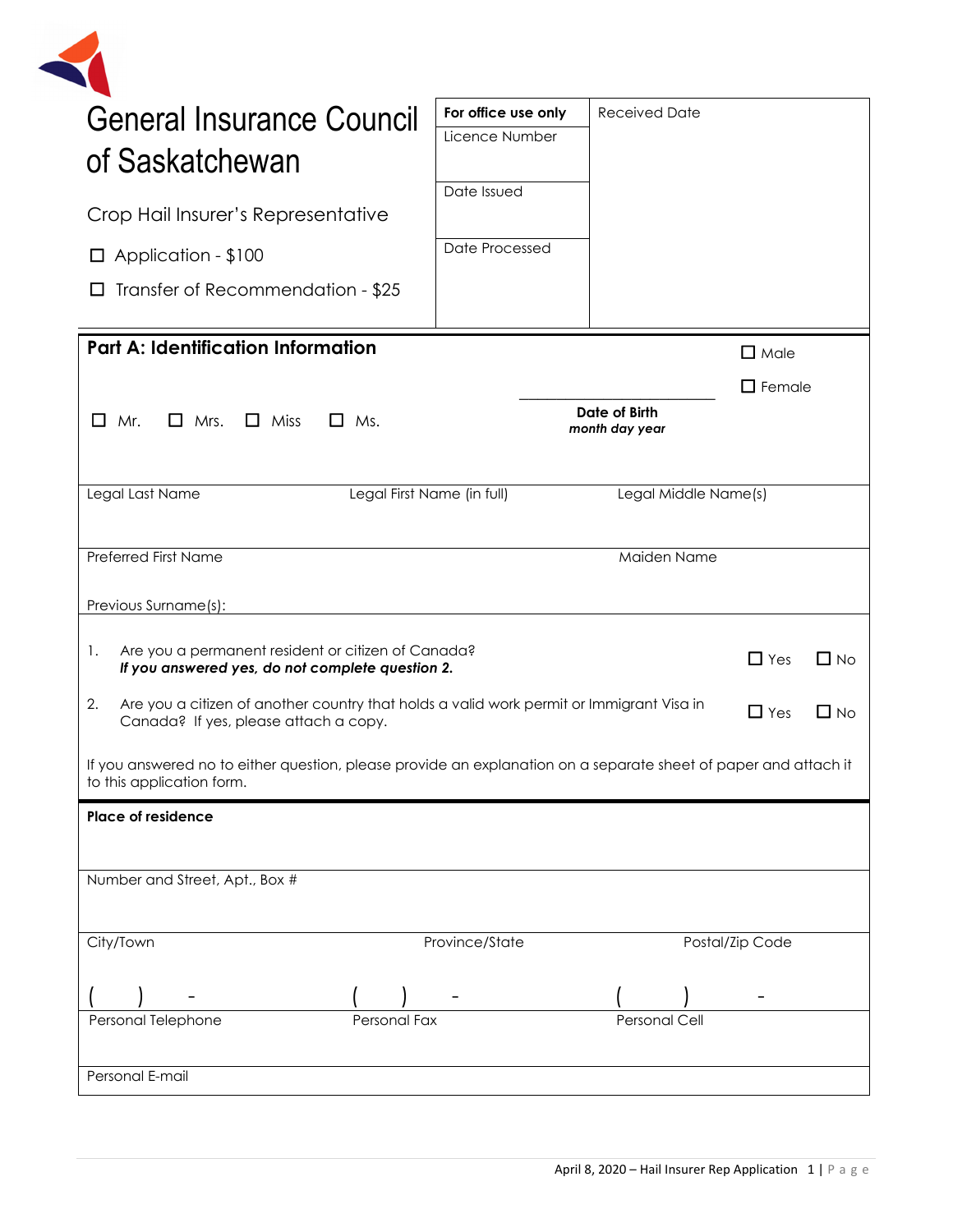

| Name of insurer and business address where you will be employed. This is the address mail will be sent to)                                                                                                                     |                     |           |                 |  |
|--------------------------------------------------------------------------------------------------------------------------------------------------------------------------------------------------------------------------------|---------------------|-----------|-----------------|--|
|                                                                                                                                                                                                                                |                     |           |                 |  |
|                                                                                                                                                                                                                                |                     |           |                 |  |
|                                                                                                                                                                                                                                |                     |           |                 |  |
| Insurer's Name                                                                                                                                                                                                                 |                     |           |                 |  |
|                                                                                                                                                                                                                                |                     |           |                 |  |
|                                                                                                                                                                                                                                |                     |           |                 |  |
| Number, Street, Suite # and/or Box #                                                                                                                                                                                           |                     |           |                 |  |
|                                                                                                                                                                                                                                |                     |           |                 |  |
|                                                                                                                                                                                                                                |                     |           |                 |  |
|                                                                                                                                                                                                                                |                     |           |                 |  |
| City/Town                                                                                                                                                                                                                      | Province/State      |           | Postal/Zip Code |  |
|                                                                                                                                                                                                                                |                     |           |                 |  |
|                                                                                                                                                                                                                                |                     |           |                 |  |
| ext                                                                                                                                                                                                                            |                     |           |                 |  |
| <b>Business Telephone</b>                                                                                                                                                                                                      | <b>Business Fax</b> |           |                 |  |
|                                                                                                                                                                                                                                |                     |           |                 |  |
|                                                                                                                                                                                                                                |                     |           |                 |  |
| <b>Business E-mail</b>                                                                                                                                                                                                         |                     |           |                 |  |
|                                                                                                                                                                                                                                |                     |           |                 |  |
|                                                                                                                                                                                                                                |                     |           |                 |  |
| Part B: Examination and/or Experience Information                                                                                                                                                                              |                     |           |                 |  |
|                                                                                                                                                                                                                                |                     |           |                 |  |
| An application for licence will not be accepted unless the applicant has passed the qualifying examination and                                                                                                                 |                     |           |                 |  |
| provides supporting documentation of sucessful completion.                                                                                                                                                                     |                     |           |                 |  |
| I have satisfied the following requirement:                                                                                                                                                                                    |                     |           |                 |  |
|                                                                                                                                                                                                                                |                     |           |                 |  |
| □<br>I have successfully completed the Hail Agent Qualification Examination.                                                                                                                                                   |                     |           |                 |  |
|                                                                                                                                                                                                                                |                     |           |                 |  |
| ப<br>Identify your employment start date with this recommender __________                                                                                                                                                      |                     |           |                 |  |
|                                                                                                                                                                                                                                |                     |           |                 |  |
|                                                                                                                                                                                                                                |                     |           |                 |  |
| Note 1: Individuals must apply for a licence within one year from the date of successful completion of the<br>examination(s).                                                                                                  |                     |           |                 |  |
| Note 2: An individual applying for a licence, who has not held an active licence in any jurisdiction in Canada                                                                                                                 |                     |           |                 |  |
| during the past two consecutive years, will be considered a new applicant.                                                                                                                                                     |                     |           |                 |  |
|                                                                                                                                                                                                                                |                     |           |                 |  |
|                                                                                                                                                                                                                                |                     |           |                 |  |
| <b>Part C: Non-Resident Applicants</b>                                                                                                                                                                                         |                     |           |                 |  |
|                                                                                                                                                                                                                                |                     |           |                 |  |
| Saskatchewan address for service as required by subsection 10-1(3) of The Insurance Regulations.<br>Ι.                                                                                                                         |                     |           |                 |  |
|                                                                                                                                                                                                                                |                     | <b>SK</b> |                 |  |
|                                                                                                                                                                                                                                |                     |           |                 |  |
| Street Address (Box #'s will not be accepted)                                                                                                                                                                                  | City/Town           | Province  | Postal Code     |  |
|                                                                                                                                                                                                                                |                     |           |                 |  |
| 2.<br>A non-resident applicant whose home jurisdiction has a web based licensee search is not required to<br>a)<br>provide a Certificate of Authority/Non-Resident Endorsement. Council will verify the licence status online. |                     |           |                 |  |
|                                                                                                                                                                                                                                |                     |           |                 |  |
| b) A non-resident applicant whose home jurisdiction does not have a web based license search, is required<br>to provide a Certificate of Authority/Non-Resident Endorsement with this application.                             |                     |           |                 |  |
|                                                                                                                                                                                                                                |                     |           |                 |  |
| What date did you obtain your Crop Hail Agent Licence in your resident jurisdiction?<br>З.                                                                                                                                     |                     |           | month day year  |  |
|                                                                                                                                                                                                                                |                     |           |                 |  |
|                                                                                                                                                                                                                                |                     |           |                 |  |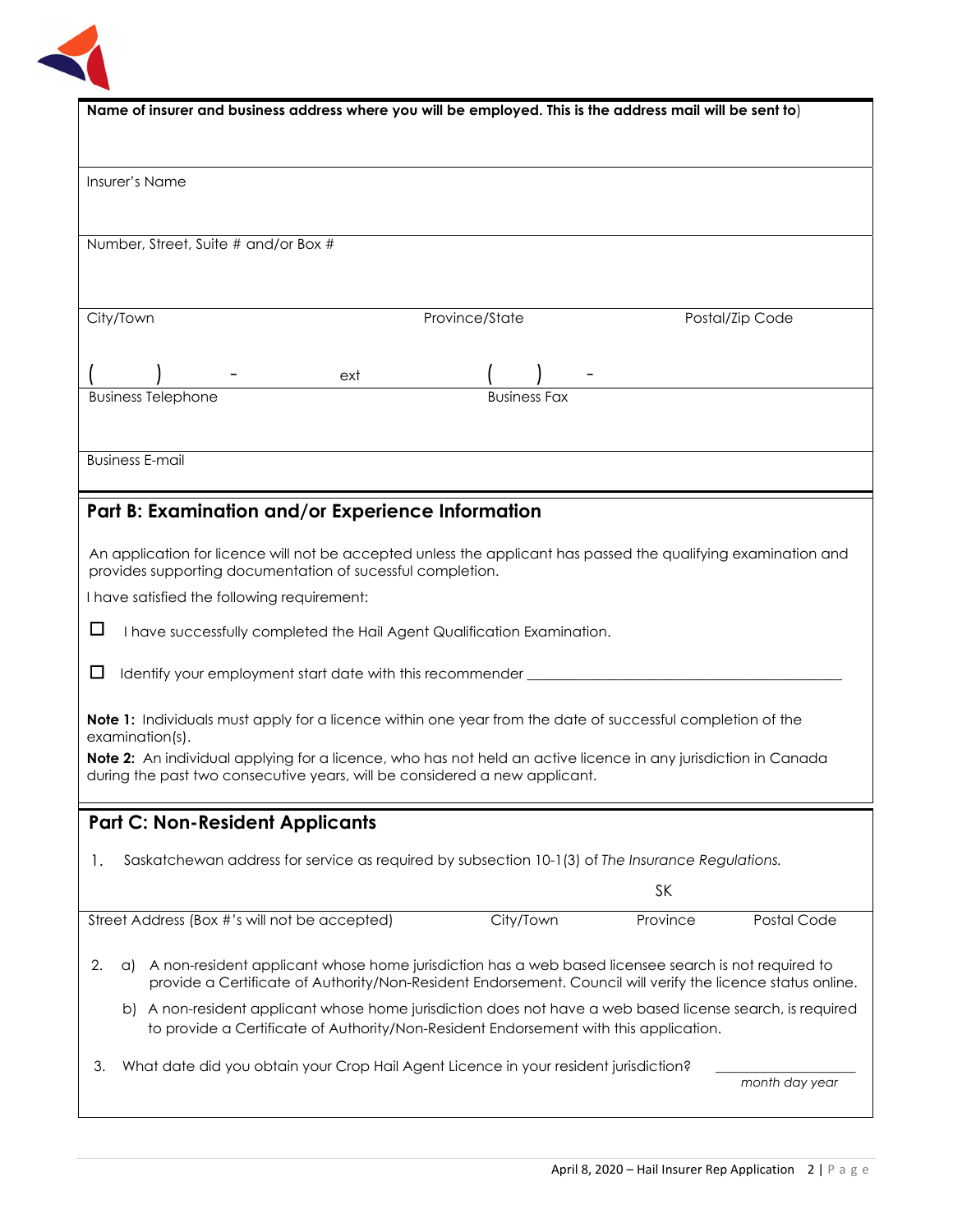

# **Part D: Background**

The following are questions relevant to *The Insurance Act* (Act) regarding trustworthiness and suitability to be licensed.

Please read these questions carefully to ensure all responses are accurate. Inaccurate answers may be considered a material misstatement.

**For any questions where disclosure is required, please provide complete details on a separate sheet of paper and attach to the application form.** 

| 1. | Have you ever held an insurance or adjuster<br>licence in Saskatchewan, or anywhere in Canada<br>or in the world?<br><b>Disclosure attached</b><br>$\Box$ Nothing to Disclose<br>$\mathsf{L}$<br>If yes, please provide information about licence year,<br>licence class and jurisdiction.                                                                                                                                                           | 5. | Have you ever been the subject of receivership<br>and/or bankruptcy proceedings, including<br>consumer proposals?<br>$\Box$ Disclosure attached<br>$\Box$ Nothing to Disclose<br>If yes, please provide an explanation of the circumstances<br>and a complete copy of the documents involved.<br>This question applies to you personally AND any company<br>in which you are/were a principal shareholder, officer or<br>director or designated representative.                                                                                                                                                                                                                       |
|----|------------------------------------------------------------------------------------------------------------------------------------------------------------------------------------------------------------------------------------------------------------------------------------------------------------------------------------------------------------------------------------------------------------------------------------------------------|----|---------------------------------------------------------------------------------------------------------------------------------------------------------------------------------------------------------------------------------------------------------------------------------------------------------------------------------------------------------------------------------------------------------------------------------------------------------------------------------------------------------------------------------------------------------------------------------------------------------------------------------------------------------------------------------------|
| 2. | Has any licence or registration held by you as an<br>insurance agent, adjuster or for selling any other<br>financial products, ever been suspended or<br>revoked, for cause, anywhere in Canada or in the<br>world?<br>$\Box$ Nothing to Disclose<br><b>Disclosure attached</b><br>This question applies to you personally AND any<br>company in which you are/were a principal<br>shareholder, officer or director or designated<br>representative. | 6. | Have you ever been the subject of any complaints,<br>investigations, sanctions or disciplinary actions,<br>including but not limited to, a letter of warning,<br>caution, fine, etc., against you by any financial<br>services regulator, federal regulator (e.g., FINTRAC,<br>CRA, CRTC, Privacy Commissioner, etc.) insurer or<br>any other financial services company with which you<br>hold/held a contract, in Canada or anywhere in the<br>world?<br>$\Box$ Disclosure attached<br>$\Box$ Nothing to Disclose<br>This question applies to you personally AND any company<br>in which you are/were a principal shareholder, officer or<br>director or designated representative. |
| 3. | Have you ever been refused an insurance or<br>adjuster licence or other licence or registration for<br>selling financial products or adjusting claims in<br>Canada or anywhere in the world?<br>$\Box$ Nothing to Disclose<br><b>Disclosure attached</b><br>This question applies to you personally AND any<br>company in which you are/were a principal<br>shareholder, officer or director or designated<br>representative.                        | 7. | Have you ever been investigated, charged or<br>convicted of any criminal or quasi-criminal offence,<br>in Canada or anywhere in the world?<br>$\Box$ Nothing to Disclose<br>$\Box$ Disclosure attached<br>This question applies to you personally AND any company<br>in which you are/were a principal shareholder, officer or<br>director or designated representative.                                                                                                                                                                                                                                                                                                              |
| 4. | Do you currently or plan to engage in any<br>business or occupation other than the insurance<br>or adjusting business?<br>$\Box$ Nothing to Disclose<br><b>Disclosure attached</b><br>Please provide the name of the business, occupation<br>details, supervisory responsibilities and date of<br>employment.<br>This would include any business that requires a licence<br>or registration or is corporately registered.                            | 8. | Have you ever been the subject of any type of legal<br>action, including but not limited to, class action<br>lawsuits or civil actions respecting the business of<br>insurance including adjusting, or any other financial<br>service, in Canada or anywhere in the world?<br>$\Box$ Nothing to Disclose<br>$\Box$ Disclosure attached<br>This question applies to you personally AND any company<br>in which you are/were a principal shareholder, officer or<br>director or designated representative.                                                                                                                                                                              |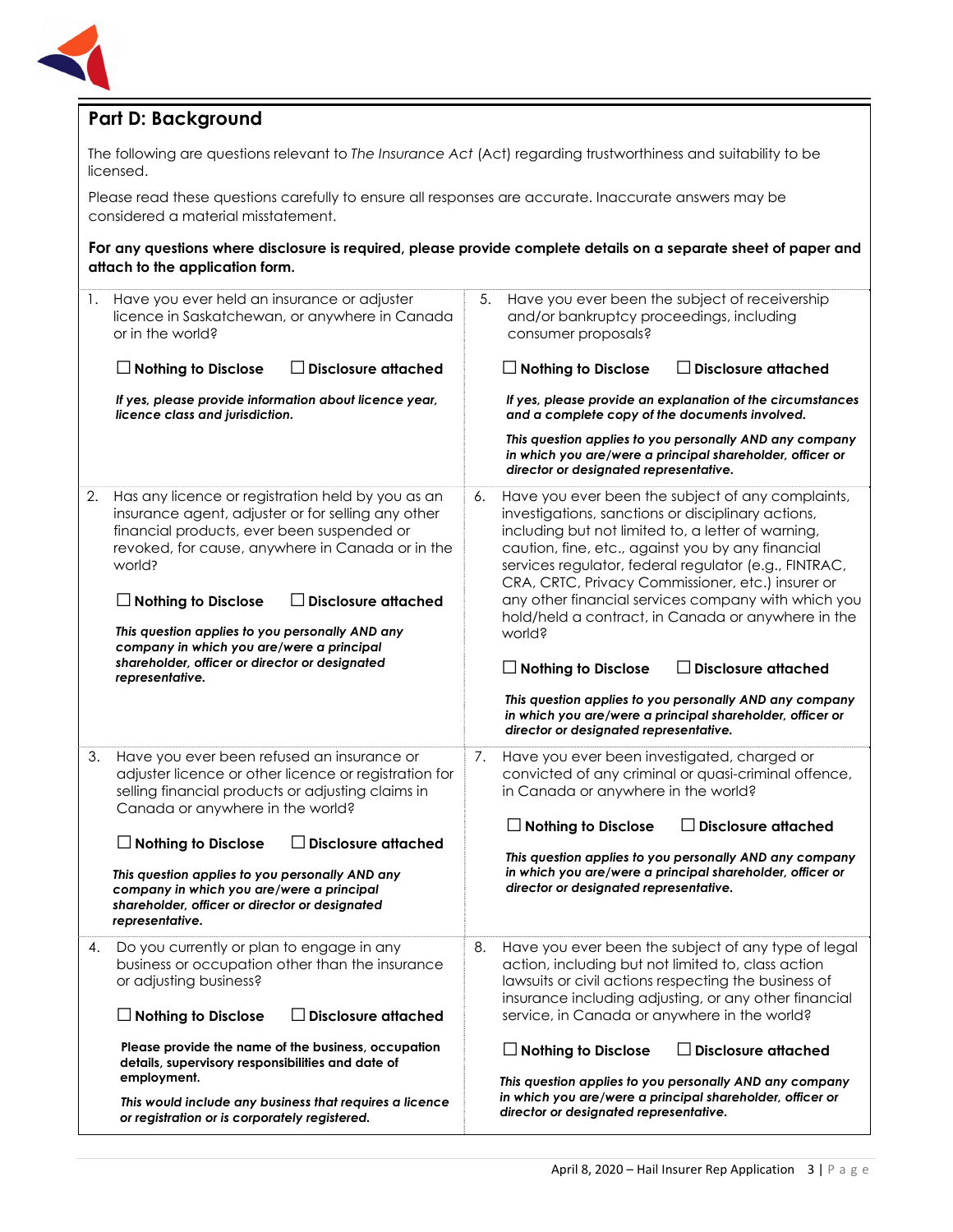

# **Part E: Consent to the Collection, Use and Disclosure of Information**

By applying for an insurance licence, I, the applicant, understand personal information will need to be collected from me and from other sources such as the recommender of the licence, financial service regulators, law enforcement agencies, credit bureaus, insurance companies, previous employers or other organizations in the financial services sector. I, therefore, consent to the collection and use of this personal information for the purpose of determining my suitability for licensing.

I, the applicant, further understand and consent to the disclosure of personal information to the recommender of the licence, financial service regulators, law enforcement agencies, credit bureaus, insurance companies or other organizations in the financial services sector, for the purpose of determining my suitability for licensing.

| Signature of applicant                                                                                                                                                                                                                                                                                   | Date Signed                                                                                                                             |
|----------------------------------------------------------------------------------------------------------------------------------------------------------------------------------------------------------------------------------------------------------------------------------------------------------|-----------------------------------------------------------------------------------------------------------------------------------------|
|                                                                                                                                                                                                                                                                                                          |                                                                                                                                         |
|                                                                                                                                                                                                                                                                                                          |                                                                                                                                         |
| Print name of applicant                                                                                                                                                                                                                                                                                  |                                                                                                                                         |
|                                                                                                                                                                                                                                                                                                          |                                                                                                                                         |
| <b>Part F: Declaration</b>                                                                                                                                                                                                                                                                               |                                                                                                                                         |
| The making of a false statement on this application constitutes a material misstatement and may result in the<br>refusal of this application and the subsequent suspension or cancellation of any licence issued. This application is<br>required to be personally signed by the applicant named herein. |                                                                                                                                         |
| application including attachments are true and correct, and I make this solemn declaration conscientiously<br>believing it to be true, and knowing that it is of the same force and effect as if made under oath.                                                                                        | solemnly declare that all statements and answers in the foregoing (3) solemnly declare that all statements and answers in the foregoing |
|                                                                                                                                                                                                                                                                                                          |                                                                                                                                         |

Signature of applicant and the Signature of applicant and the Date Signed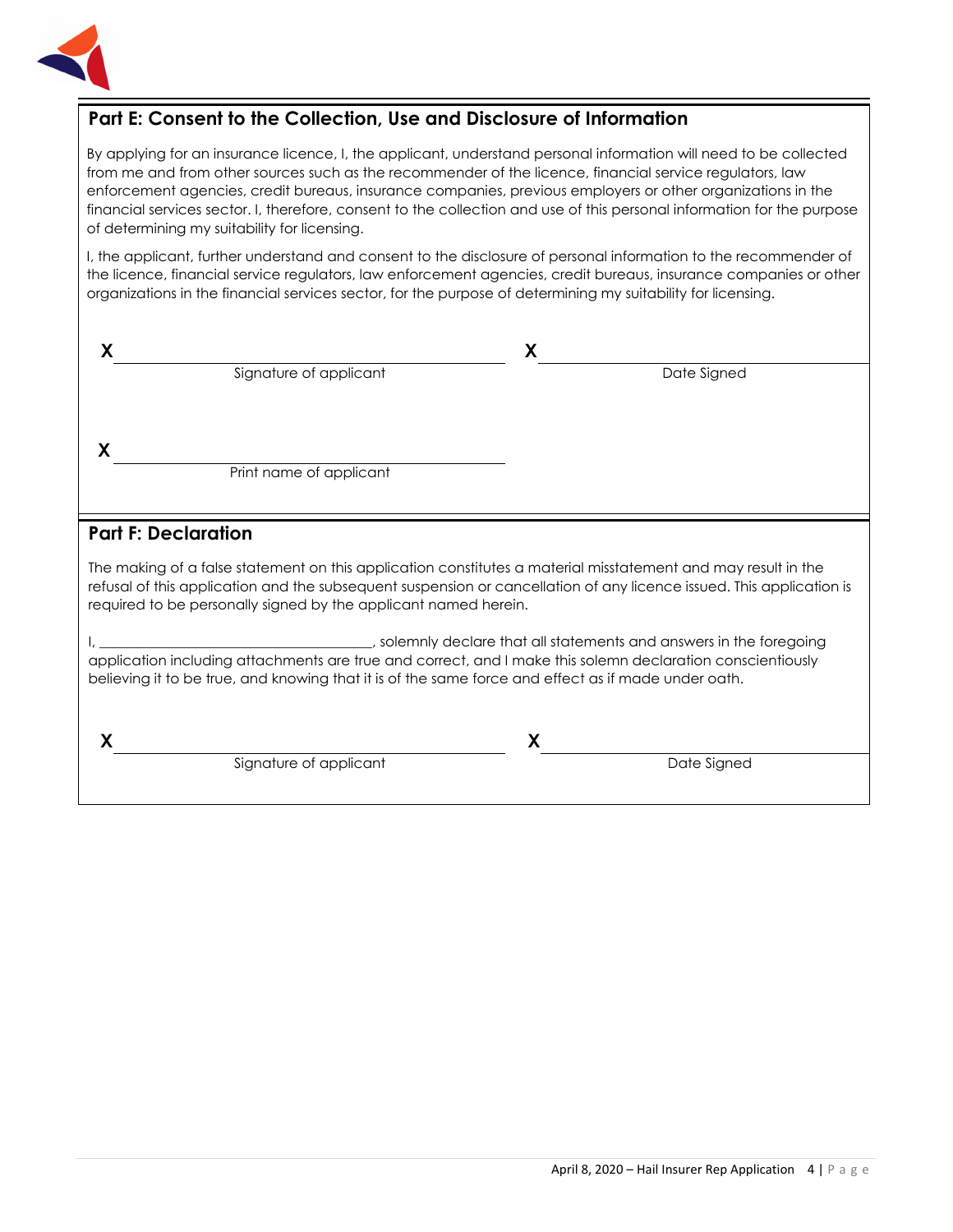

| <b>Part H: Recommender Declaration</b>                                                                                                                                                                                    |     |                             |                    |  |
|---------------------------------------------------------------------------------------------------------------------------------------------------------------------------------------------------------------------------|-----|-----------------------------|--------------------|--|
| To be completed by the licensed insurer that is recommending you.                                                                                                                                                         |     |                             |                    |  |
| <b>Applicant Name</b><br><b>Please Print</b><br>is hereby recommended to act as a representative for the insurer named herein.                                                                                            |     |                             |                    |  |
| The recommender certifies that the qualifications and business record of the applicant have been investigated<br>and that the applicant is suitable to receive a licence.                                                 |     |                             |                    |  |
| To the best of my knowledge, information and belief, all statements and answers contained in the foregoing<br>application are true and correct, and that the applicant has completed this application.                    |     |                             |                    |  |
| IT IS UNDERSTOOD THAT IF THE APPLICANT NAMED HEREIN IS TERMINATED BY US, WRITTEN NOTICE, INCLUDING THE<br>REASONS FOR TERMINATION, WILL BE GIVEN TO THE GENERAL INSURANCE COUNCIL OF SASKATCHEWAN,<br><b>IMMEDIATELY.</b> |     |                             |                    |  |
| <b>Print Legal Name of Recommender</b>                                                                                                                                                                                    |     |                             |                    |  |
| <b>Authorized Official Signature</b>                                                                                                                                                                                      |     | <b>Print Name of Signee</b> | <b>Date Signed</b> |  |
| Telephone                                                                                                                                                                                                                 | Fax |                             | E-mail Address     |  |
|                                                                                                                                                                                                                           |     |                             |                    |  |

## **THE ABOVE APPLICANT WILL NOT ACT AS AN INSURER'S REPRESENTATIVE UNTIL THE LICENCE IS ISSUED**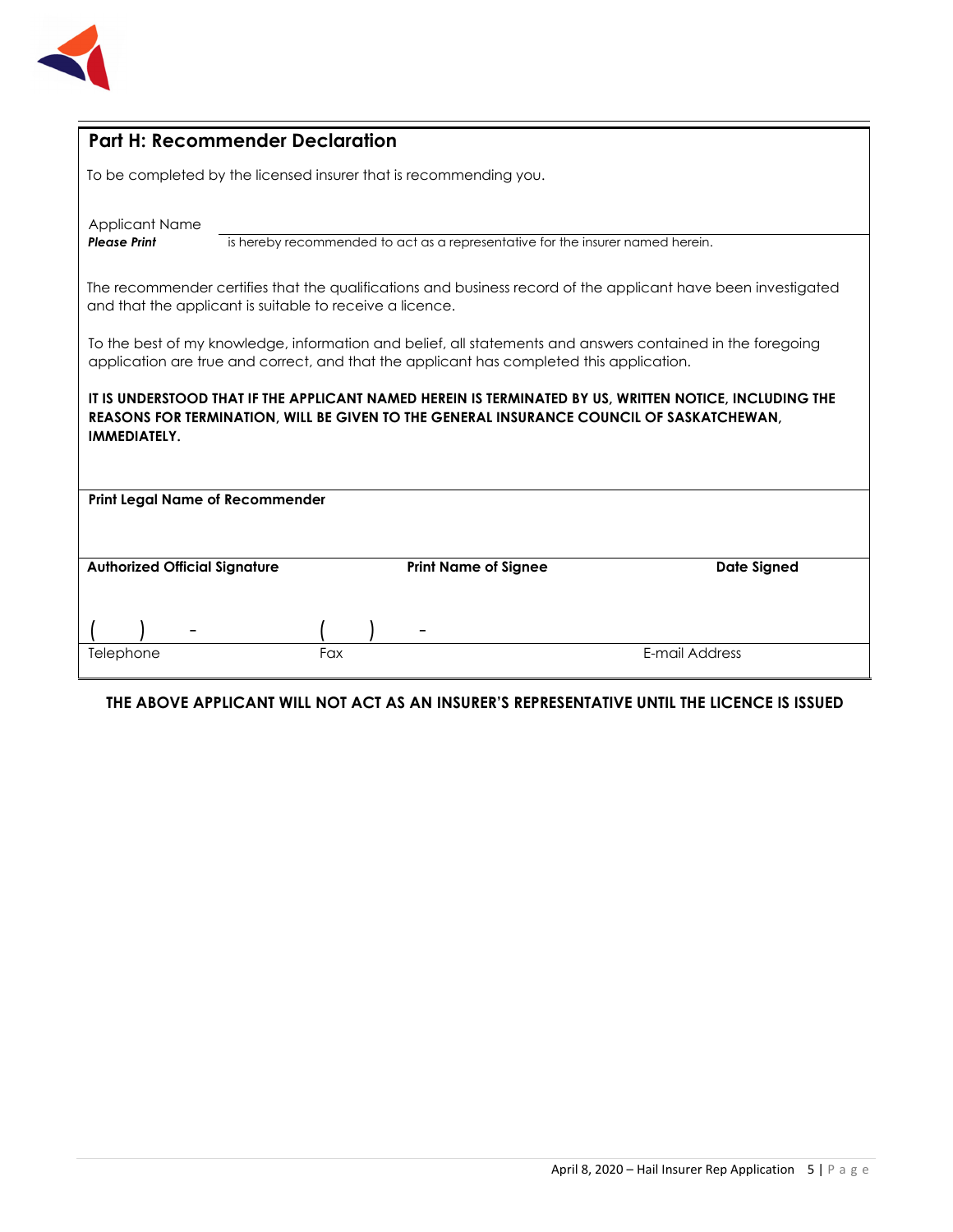

## **APPLICANT'S ACKNOWLEDGEMENT**

### **Print applicant's name**

A licence imposes on the licensee obligations including, but not limited to, the following:

- a) to adhere to the Act, regulations, and the General Insurance Council of Saskatchewan (GICS) Bylaws;
- b) to follow established standards of competence, conduct and practice in the business of insurance.
- 1. I acknowledge I have read the GICS Bylaws and the Hail Insurance Study Guide; and
- 2. I agree, prior to March 1, 2022, to successfully pass the appropriate entry exams as outlined in the GICS Bylaws in order to maintain my Crop Hail Agent Licence.

The Hail Insurance Study Material and Bylaw is available to on the Council website at https://www.skcouncil.sk.ca/hailbyla.htm

I understand a licence will not be granted in the absence of returning this signed acknowledgment to the Council office.

I further understand I am prohibited from acting as a Crop Hail Agent until the licence has been granted.

**Signature of applicant Case Controllering Case Controllering Case Controllering Date Signed Date Signed**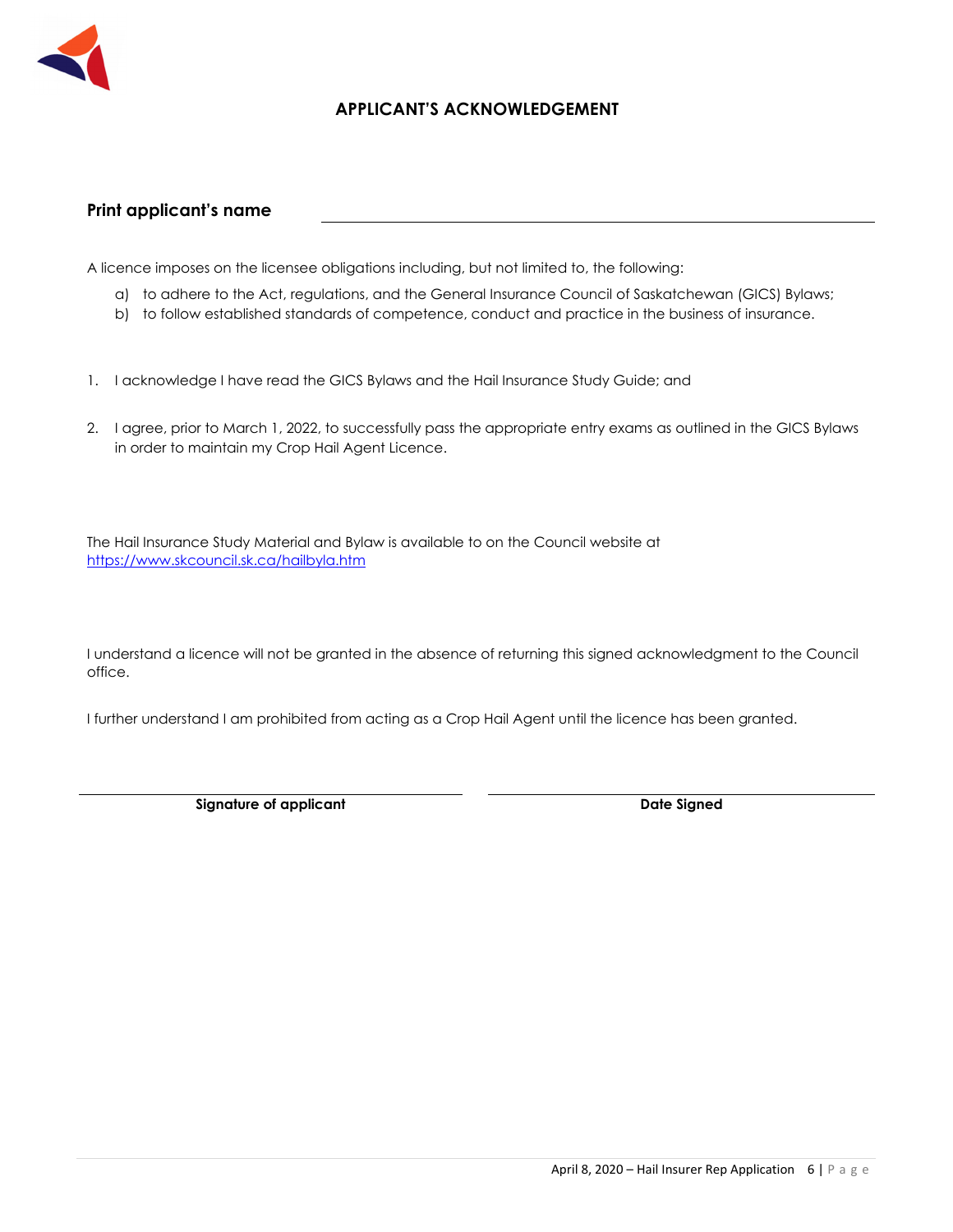



#### **Attachments to the application form**

Part A – a copy of your work permit or Immigrant Visa, and details, if applicable

- Part B copies of all necessary documentation
- Part C -- Non-Resident Endorsement, if applicable
- Part D provide details, if necessary
- Payment of licence fee

| Payment information (Please choose a payment option below) |  |                                                |                                                                                                                                                    |
|------------------------------------------------------------|--|------------------------------------------------|----------------------------------------------------------------------------------------------------------------------------------------------------|
|                                                            |  | Cheque or money order enclosed for full amount | Make cheque or money order payable to the:<br><b>Insurance Councils of Saskatchewan.</b><br>An NSF charge of \$25 will apply for returned cheques. |
|                                                            |  | Charge credit card for the full amount         |                                                                                                                                                    |
|                                                            |  | <b>VISA</b>                                    | <b>Card Number</b>                                                                                                                                 |
|                                                            |  |                                                |                                                                                                                                                    |
|                                                            |  | MasterCard<br>$\mathbf{I}$                     | Expiry Date (MM/YY)                                                                                                                                |
|                                                            |  |                                                |                                                                                                                                                    |
|                                                            |  |                                                | Signature                                                                                                                                          |
|                                                            |  |                                                | Print name of applicant                                                                                                                            |
|                                                            |  |                                                |                                                                                                                                                    |

Licensing Department Insurance Councils of Saskatchewan 310, 2631 – 28th Avenue Regina SK S4S 6X3

Tel: 306.347.0862 Fax: 306.347.0525

www.skcouncil.sk.ca